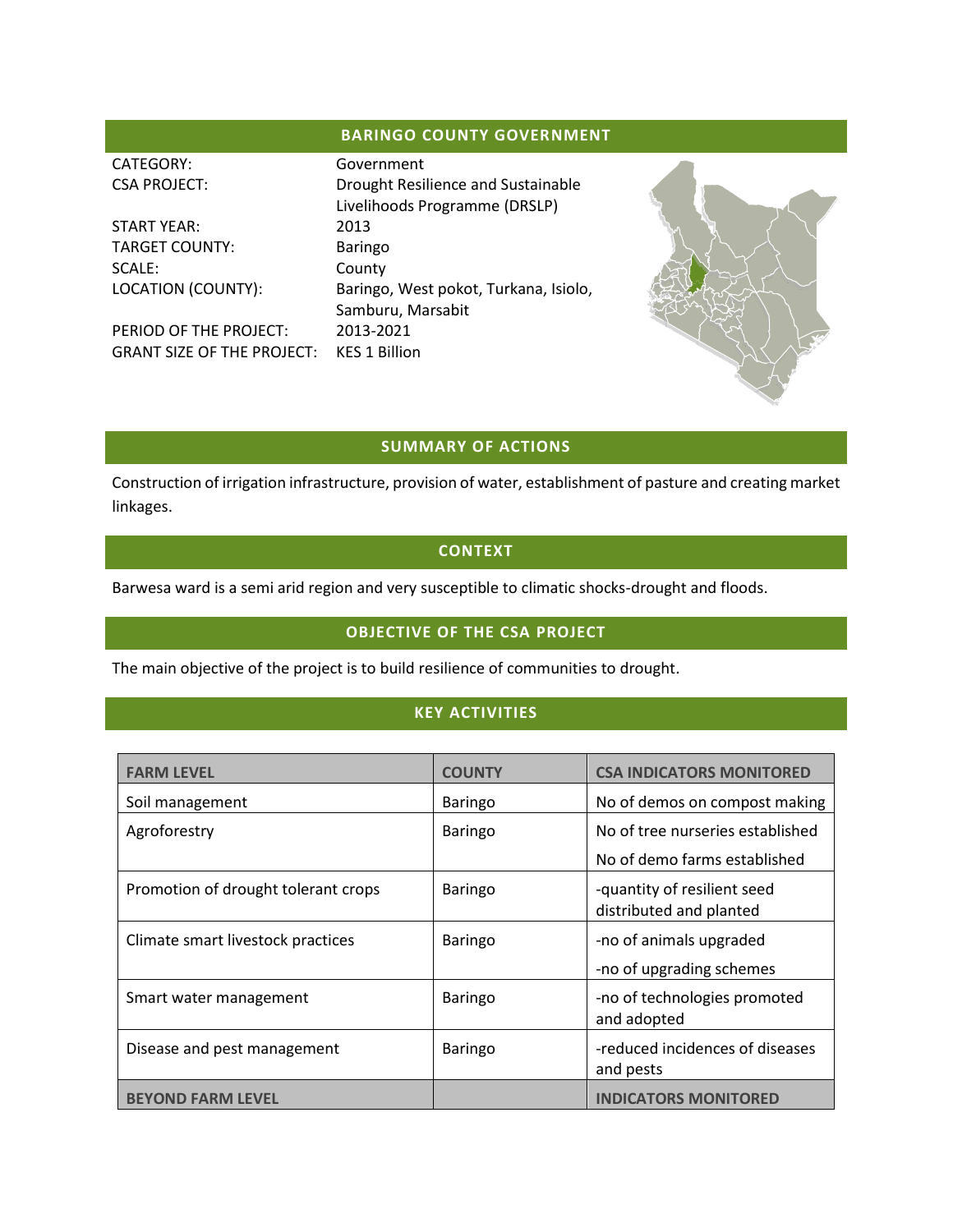| Gender (Youth and Women inclusion in<br>CSA)    | Baringo        | No of women and youth<br>participating in csa activities    |
|-------------------------------------------------|----------------|-------------------------------------------------------------|
| Policy and Advocacy                             | <b>Baringo</b> | -CC policy in place<br>-allocation to CC actions            |
| CSA based access to markets and value<br>chains | <b>Baringo</b> | -no of market linkages created<br>-volume of produce traded |

### **INVOLVEMENT IN CLIMATE SMART AGRICULTURE WORK**

- Policy formulation (crafting different response options to identified problems)
- Knowledge dissemination (education and awareness creation)
- Technology transfer
- Coordination and networking

#### **RELEVANCE OF CSA MSP TO SCOPE OF WORK**

- Information about CSA
- Networking
- Learning and exchange
- Reporting and showcasing
- Develop new business
- Influence policy environment

#### **RECOMMENDATION ON WAYS TO SUPPORT MSP**

- Involved in developing specific climate smart agriculture policies, legislations, strategies, plans, etc. (Specify which ones)
- Involved in dissemination of climate smart agriculture knowledge and technologies
- Involved in developing capacities of key actors involved in climate smart agriculture implementation
- Mobilizing actors and facilitating dialogue on climate smart agriculture issues/actions?
- Conduct research to provide scientific evidence (specify the research)
- Provided financial support to proposed initiatives
- Monitoring, evaluation and audit of climate smart agriculture aspects to enhance accountability
- Involved in supporting coordination of actions

#### **LESSONS LEARNED AND CHALLENGES IN IMPLEMENTATION OF CSA PROJECT**

- Communities have insufficient knowledge on climate change issues
- Community action plans on CC should implemented and ehanced
- CSA projects contributes to reduced risks to climate shocks
- Challenges-low levels of funding, low adoption of csa technologies by communities

#### **RELEVANT LINKS & REFERENCES**

drslp – [Multinational Drought Resilience and Sustainable Livelihoods Programme-](http://drslpkenya.kilimo.go.ke/) Kenya Project (DRSLP) [\(kilimo.go.ke\)](http://drslpkenya.kilimo.go.ke/)